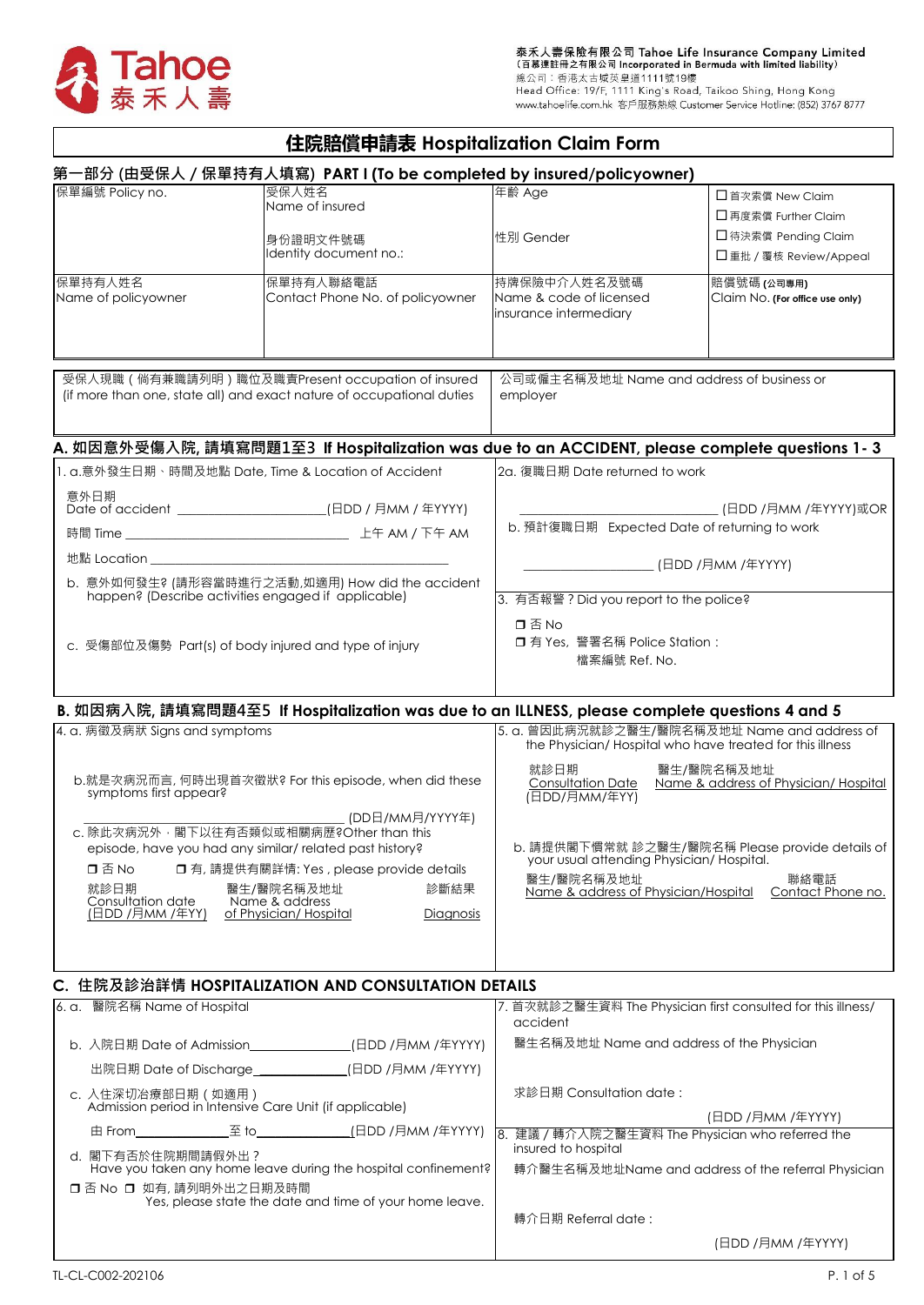#### **D. 同期之索償 CONCURRENT CLAIMS**

| □ 否 No □ 有, 請提供有關詳情: Yes, please provide details<br>∥保險公司 / 機構 Insurance Company/ Organization                                                                                       | 保單號碼 Policy No, | 索償類別 Benefit(s) to Claim                                                                              | 結果 / 狀況 Result/ Status       |
|--------------------------------------------------------------------------------------------------------------------------------------------------------------------------------------|-----------------|-------------------------------------------------------------------------------------------------------|------------------------------|
|                                                                                                                                                                                      |                 |                                                                                                       |                              |
|                                                                                                                                                                                      |                 |                                                                                                       |                              |
|                                                                                                                                                                                      |                 |                                                                                                       |                              |
|                                                                                                                                                                                      |                 |                                                                                                       |                              |
| E. 付款指示 (只需選擇自動轉賬或支票其中一項) PAYMENT INSTRUCTION (select either autopay or cheque only)                                                                                                 |                 |                                                                                                       |                              |
| (如沒有註明方式或資料不清晰 <sup>,</sup> 將以港幣支票支付 If payment instruction is not specified or information is not clear <i>,</i> HKD cheque will be issued)                                         |                 |                                                                                                       |                              |
| 自動轉賬 By Autopay                                                                                                                                                                      |                 |                                                                                                       |                              |
| □ 現時本公司紀錄之自動轉賬戶口;或                                                                                                                                                                   |                 |                                                                                                       |                              |
| Current direct debit authorisation bank account in the company record; or                                                                                                            |                 |                                                                                                       |                              |
| □ 以下指定之港幣銀行戶口 (附上銀行戶口證明)<br>Specified HKD bank account below (Bank account proof is attached)                                                                                        |                 |                                                                                                       |                              |
| 分行號碼<br>銀行號碼                                                                                                                                                                         | 戶口號碼            |                                                                                                       |                              |
| Bank No.<br>Branch No                                                                                                                                                                | Account No.     |                                                                                                       |                              |
|                                                                                                                                                                                      |                 |                                                                                                       |                              |
| 注意事項:                                                                                                                                                                                | Notes:          |                                                                                                       |                              |
| (1)<br>銀行賬戶持有人姓名必須與 <b>保單持有人</b> 姓名相同。                                                                                                                                               | (1)             | Bank account holder name must be the same as                                                          |                              |
| (2)<br>請提供賬戶持有人的銀行賬戶證明,而該證明須列有銀行賬戶持有                                                                                                                                                 | (2)             | policyowner's name.<br>Please provide account holder's bank account proof which                       |                              |
| 人姓名及銀行賬號。                                                                                                                                                                            |                 | shows account holder name and account number.                                                         |                              |
| (3)<br>自動轉賬只適用於香港銀行及款項將以港幣支付。                                                                                                                                                        | (3)             | Autopay is only applicable to banks in Hong Kong and the<br>payment will be paid in Hong Kong Dollar. |                              |
| (4)<br>若自動轉賬不成功,本公司將以港幣支票支付相關之賠償款項。                                                                                                                                                  | (4)             | If the autopay is failed, the respective claim payment will<br>be paid by HKD cheque.                 |                              |
| 支票 By cheque (若沒有選擇支票貨幣, 將以港幣支票支付。 If no cheque currency is selected, HKD cheque will be issued)                                                                                     |                 |                                                                                                       |                              |
|                                                                                                                                                                                      |                 |                                                                                                       |                              |
| 支票貨幣 Cheque currency                                                                                                                                                                 |                 |                                                                                                       |                              |
| □ 保單貨幣Policy Currency<br>□ 港幣Hong Kong Dollar                                                                                                                                        |                 |                                                                                                       |                              |
|                                                                                                                                                                                      |                 |                                                                                                       |                              |
| DOCUMENT CHECKLIST Please put a " $\sqrt{ }$ " in the box below to indicate the documents submitted with this claim form:<br>文件類別                                                    |                 | 住院保障                                                                                                  | 住院現金保障                       |
| <b>Document Type</b>                                                                                                                                                                 |                 | <b>Hospital &amp; Surgical Benefit</b>                                                                | <b>Hospital Cash Benefit</b> |
| 受保人及保單持有人之身份證明文件副本<br>Ο.<br>Copy of identity document of the insured & policyowner                                                                                                   |                 |                                                                                                       |                              |
| 賠償申請表第一部分 (由保單持有人填寫)<br>0<br>Claim Form Part I (Completed by the policyowner)                                                                                                        |                 | $\sqrt{ }$                                                                                            |                              |
| 賠償申請表第二部分 (由受保人之主診醫生填寫)<br>0<br>Claim Form Part II (Completed by the insured's Attending Physician)                                                                                  |                 | $\sqrt{ }$                                                                                            |                              |
| 醫院收據及收費單(費用明細表)<br>Π.<br>Hospital Receipt(s) and Statement(s) of Charges                                                                                                             |                 | (正本) (Original)                                                                                       | (副本) (Copy)                  |
| □ 出院總結 / 出院紙副本<br>Copy of Discharge summary/ Discharge slip                                                                                                                          |                 | $\sqrt{}$                                                                                             |                              |
| □ 化驗 / X-光 / 電腦掃描 / 磁力共振 / 病理檢驗報告副本<br>Copy of Laboratory / X-ray/ CT scan/ MRI/ Pathological Report(s)                                                                              |                 | $\sqrt{}$                                                                                             |                              |
| □ 中國內地醫院之病案首頁、入院紀錄、出院總結、每日醫囑單及體溫表本<br>Copy of Admission Note, Discharge Summary, Discharge Certificate,<br>Daily Medical Record & Temperature Sheet of hospital in Mainland<br>China |                 | √                                                                                                     |                              |
| 註冊醫生/醫院轉介信副本<br>α.<br>Copy of Referral letter by Registered Physician /Hospital                                                                                                      |                 | $\sqrt$                                                                                               | $\sqrt{ }$                   |
| 其他保險公司或機構之賠償細算表<br>0<br>Copy of Compensation Breakdown from other insurer/ party                                                                                                     |                 | $\sqrt{ }$                                                                                            | #                            |
| F. 所需文件指引 請於下方格內加上 "√" 號表示連同以賠償申請表遞交的文件:<br>基本文件 Required Documents<br># 附加文件 Optional Documents                                                                                     |                 |                                                                                                       |                              |

9. 閣下有否就此事向其他保險公司/機構申請索償?Did you apply for compensation from other insurers/ organization for the same event?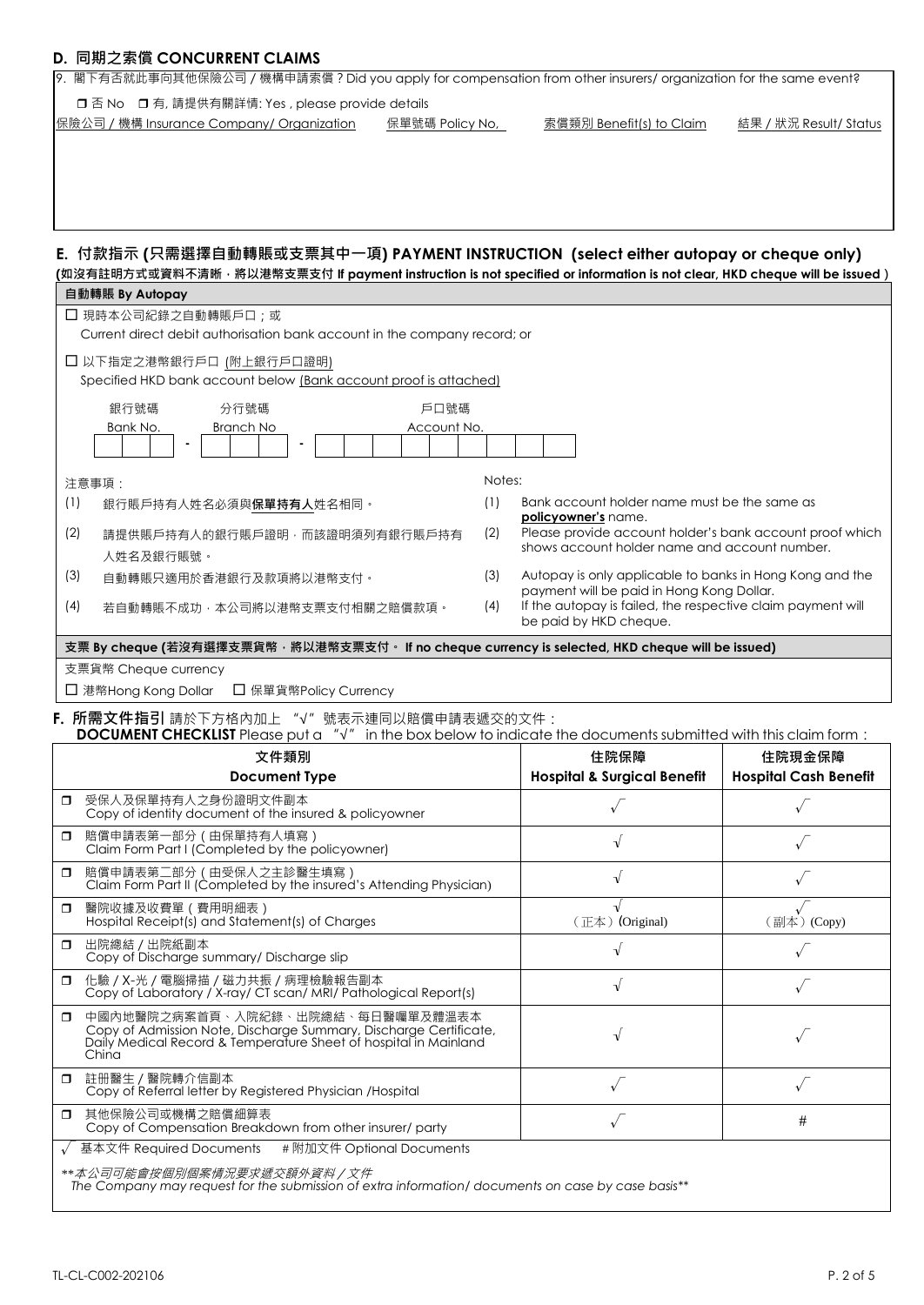### **個人資料收集聲明及使用 Personal Data Collection And Use**

本人 / 我們確認本人 / 我們已閱讀及明白泰禾人壽之個人資料收集聲明(「泰禾人壽個人資料收集聲明」)。

本人 / 我們聲明及同意在本表格所載或泰禾人壽保險有限公司(「泰禾人壽」)不時以任何方法收集所得、編製或持有的任何個人資料 及關於本人 / 我們或本人 / 我們的保單或投資的其他資料,可根據泰禾人壽個人資料收集聲明收集及使用。

本人/ 我們特此確認並同意泰禾人壽根據泰禾人壽個人資料收集聲明使用及轉移本人/ 我們的個人資料。泰禾人壽個人資料收集聲明的 最新版本可於以下網址下載:www.tahoelife.com.hk,及可向泰禾人壽索取。

I / We confirm that I / we have read and understood the Tahoe Life Personal Information Collection Statement (the "Tahoe Life PICS").

I / We declare and agree that any personal data and other information relating to me / us or my / our policy(ies) or investments contained in this form or collected, compiled or held by Tahoe Life Insurance Company Limited (the "Company") by any means from time to time may be collected and utilised in accordance with the Tahoe Life PICS. I/We hereby give my / our acknowledgement and agree to the use and transfer of my / our personal data by the Company in accordance with the Tahoe Life PICS. The latest version of the Tahoe Life PICS is available for download from the website: www.tahoelife.com.hk, and is made available upon request.

 本人/我們不同意根據泰禾人壽個人資料收集聲明(參閱「為直接促銷目的而使用個人資料」部分)為直接促銷之目的而使用和提 供本人 / 我們的個人資料, 亦不希望接收任何推廣及直接促銷材料。

I / We do not agree with the use and provision of my / our personal data for direct marketing purposes as set out in the Tahoe Life PICS (see "Use of Personal Data for Direct Marketing Purposes") and do not wish to receive any promotional and direct marketing materials.

#### **聲明及授權 Declaration And Authorisation**

**聲明** - 本人/我們謹聲明並同意:不論是否由本人/我們親自書寫,所有與上列索償有關的陳述及所有問題的答案均按本人所知及所信 均屬完整及真確。

#### **授權**

本人/我們謹此授權 (1) 任何僱主、註冊西醫、醫院、診所、保險公司、銀行、政府機構或其他機構、組織或人士,凡知道或持有任何 有關本人 / 我們之紀錄者、及 / 或曾診驗或可能將會診驗本人 / 我們者, 均可將該等資料提供給泰禾人壽保險有限公司「泰禾人壽」 (2) 泰禾人壽或任何其指定之醫生或化驗所,可就此賠償申請替本人 / 我們進行所需之醫療評估及測試, 作為審核本人 / 我們之健康狀 況。此授權對本人 / 我們之繼承人及受讓人員具約束力; 即使死亡或無行為能力時, 此授權仍具效力。本授權書的影印本與正本均有同 等效力。

本人/我們聲明本人/我們有權及同意作出上述授權。

**DECLARATION** - I/WE HEREBY DECLARE AND AGREE that all statements and answers to all questions in relation to the above claims whether or not written by myself/ourselves are to the best of my/our knowledge and belief complete and true.

#### **AUTHORISATION**

I/WE HEREBY AUTHORISE (1) any employer, registered medical practitioner, hospital, clinic, insurance company, bank, government institution, or other organization, institution, or person, that has any records or knowledge of me/us and who has attended or may hereafter attend myself/ourselves to disclose such information to Tahoe Life Insurance Company Limited ("Tahoe Life"); (2) Tahoe Life or any of its appointed medical examiners or laboratories to perform the necessary medical assessment and tests to evaluate the health status of myself/ourselves in relation to this claim. This authorisation shall bind my/our successors and assignees and remains valid notwithstanding death or incapacity. A photocopy of this authorisation shall be as valid as the original.

I/We declare and agree that I/we have the full authority from and consent to make the above authorisations.

| 保單持有人簽名<br>Signature of policyowner   | 受保人簽名 (年滿18歲或以上)<br>Signature of insured (Age 18 or above) | 日期(日/月/年)<br>Date (DD/MM/YY) |
|---------------------------------------|------------------------------------------------------------|------------------------------|
| 姓名<br>Name                            | 姓名                                                         |                              |
| 身份證明文件號碼<br>Identity document no.     | 身份證明文件號碼<br>Identity document no.                          |                              |
| 與受保人關係<br>Relationship to the insured |                                                            |                              |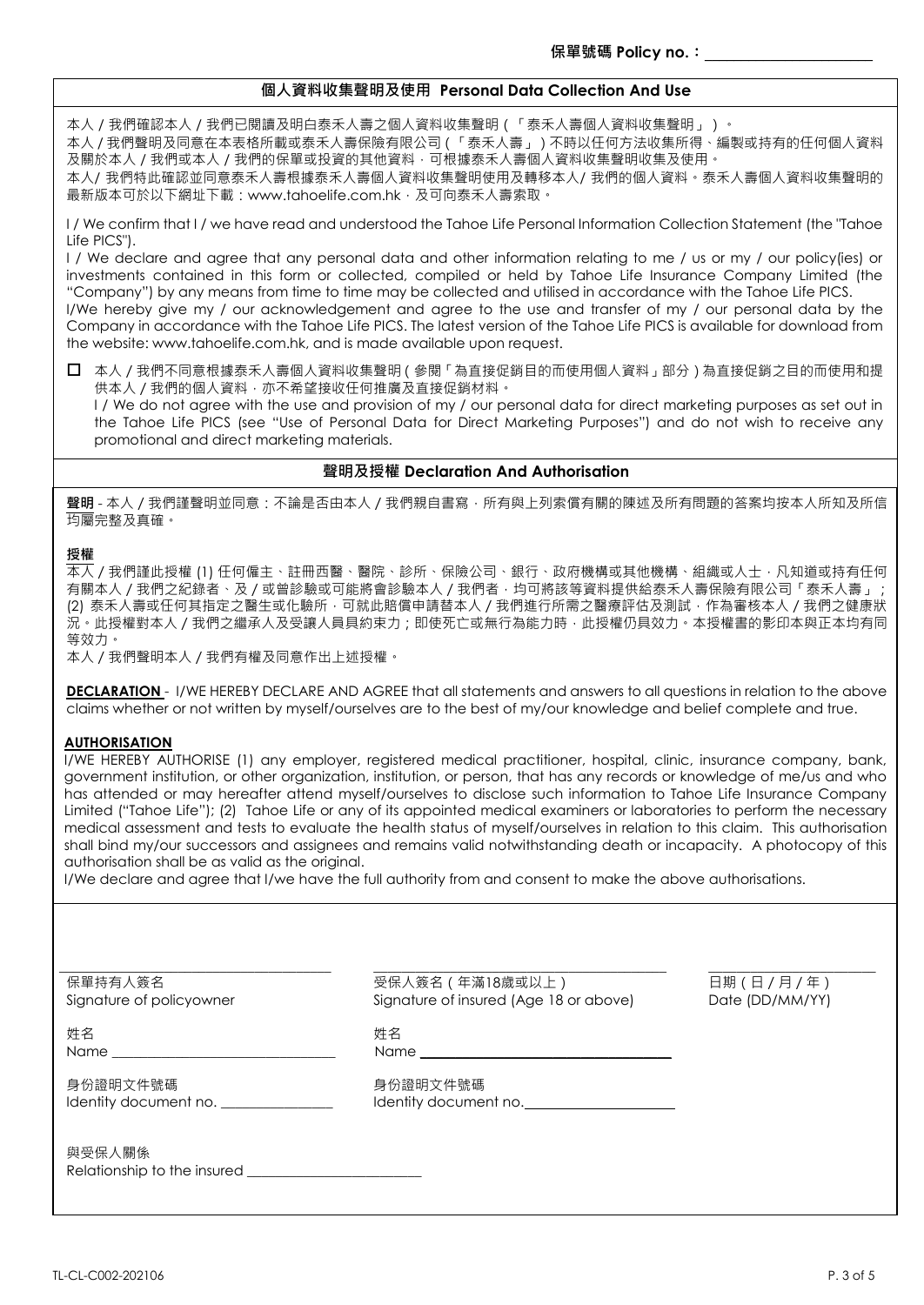## **第二部分 (須由主診醫生填寫。所需費用由索償人自行承擔。) Part II (To be completed by the Attending Physician at claimant's expense)**

|                                                         | 病人姓名 Name of patient                                                                                                                                                                         | 年齢 Age | 性別 Gender                              | 身份證明文件號碼<br>Identity document no.:                                    |                                                      | 入院日期: Admission date                                                                                                                                                                                                   |
|---------------------------------------------------------|----------------------------------------------------------------------------------------------------------------------------------------------------------------------------------------------|--------|----------------------------------------|-----------------------------------------------------------------------|------------------------------------------------------|------------------------------------------------------------------------------------------------------------------------------------------------------------------------------------------------------------------------|
|                                                         |                                                                                                                                                                                              |        |                                        |                                                                       |                                                      | 出院日期: Discharge date                                                                                                                                                                                                   |
|                                                         |                                                                                                                                                                                              |        |                                        |                                                                       |                                                      | (日DD /月MM /年YYYY)                                                                                                                                                                                                      |
| 1.a. 病人有否入住深切治療部?                                       |                                                                                                                                                                                              |        |                                        |                                                                       | 1. b. 在上述住院期間 · 病人有否請假離院 ? Had the patient taken any |                                                                                                                                                                                                                        |
| Had the patient been staying in Intensive Care Unit?    |                                                                                                                                                                                              |        |                                        |                                                                       | home leave during the said hospitalization period?   |                                                                                                                                                                                                                        |
|                                                         |                                                                                                                                                                                              |        |                                        | □ 否 No □ 有 Yes, 請列出日期、時間及原因<br>Please state the date, time and reason |                                                      |                                                                                                                                                                                                                        |
|                                                         |                                                                                                                                                                                              |        |                                        |                                                                       |                                                      |                                                                                                                                                                                                                        |
|                                                         | 2.a. 就是次病症或意外, 病人首次向閣下求診的日期? Date on which the                                                                                                                                               |        |                                        |                                                                       | 3.a. 閣下是否病人慣常求診的醫生?                                  |                                                                                                                                                                                                                        |
| patient first consulted you for this illness or injury? |                                                                                                                                                                                              |        | Are you the patient's usual physician? |                                                                       |                                                      |                                                                                                                                                                                                                        |
|                                                         |                                                                                                                                                                                              |        |                                        | □是 Yes 醫療紀錄自Medical records from<br>口否No                              |                                                      |                                                                                                                                                                                                                        |
|                                                         | b. 病人 在首次求診時, 有何病徵及病狀出現? What were the signs &                                                                                                                                               |        |                                        |                                                                       |                                                      | __________________(日DD /月MM /年YYYY)                                                                                                                                                                                    |
|                                                         | symptoms the patient complained at the first consultation?                                                                                                                                   |        |                                        |                                                                       | b. 病人是否經由其他醫生轉介予閣下?                                  | Was the patient referred to you by another physician?                                                                                                                                                                  |
|                                                         |                                                                                                                                                                                              |        |                                        | 口否No<br>口是 Yes.                                                       |                                                      |                                                                                                                                                                                                                        |
|                                                         | c. 意外日期或首次求診前已出現病徵及病狀之日期 Date of accident OR<br>signs & symptoms first appeared before the first consultation?                                                                               |        |                                        |                                                                       |                                                      |                                                                                                                                                                                                                        |
|                                                         |                                                                                                                                                                                              |        |                                        |                                                                       |                                                      | 轉介醫生名稱及地址 Name and address of referral Physician                                                                                                                                                                       |
|                                                         |                                                                                                                                                                                              |        |                                        |                                                                       |                                                      | c. 就此病症而言·病人之前有否就有關之病況向其他醫生求診?<br>For this episode, had the patient previously been seen by                                                                                                                            |
|                                                         | 已存在Existed for ______日day(s) _______月month(s) _______年year(s)                                                                                                                                |        |                                        |                                                                       |                                                      | other physician(s) for these symptom(s)?                                                                                                                                                                               |
|                                                         | d. 若是次住院因意外引致, 請提供意外經過及受傷部位。<br>If the hospitalization is due to accident, please provide the<br>accident details and injured areas:                                                         |        |                                        | 口否No                                                                  |                                                      | □ 有 Yes · 在 on _______________________(日DD /月MM /年YYYY)                                                                                                                                                                |
|                                                         |                                                                                                                                                                                              |        |                                        |                                                                       | $\boxplus$ by $\_$                                   |                                                                                                                                                                                                                        |
|                                                         | e. 若是次住院因疾病引致, 是次病況是否為復發性疾病?If the                                                                                                                                                           |        |                                        |                                                                       |                                                      | (醫生姓名及地址 Name and address of Physician)                                                                                                                                                                                |
|                                                         | hospitalization is due to illness, please state whether it is a<br>recurrent condition?                                                                                                      |        |                                        |                                                                       |                                                      | d. 住院期間, 閣下有否轉介病人予其他專科醫生 / 醫生接受治療?<br>Did you refer the patient to receive other Specialist's /                                                                                                                        |
|                                                         | □ 是 Yes 首次出現日期 Date of FIRST occurrence<br>口 否 No                                                                                                                                            |        |                                        | 口否No                                                                  |                                                      | Physician's treatment during hospitalization?                                                                                                                                                                          |
|                                                         |                                                                                                                                                                                              |        |                                        |                                                                       |                                                      | □ 有 Yes, 請提供專科醫生姓名及轉介原因Please provide name<br>of the Specialist / Physician and the referral reason                                                                                                                    |
|                                                         | 4. a. 最後診斷 Final diagnosis                                                                                                                                                                   |        |                                        |                                                                       |                                                      | 5. a. 癒後情況: The prognosis of the condition                                                                                                                                                                             |
|                                                         |                                                                                                                                                                                              |        |                                        |                                                                       | □ 良好 Good                                            | □ 甚差 Poor<br>$\square$ 一般 Fair                                                                                                                                                                                         |
|                                                         | b. 引致上述最後診斷的病因                                                                                                                                                                               |        |                                        |                                                                       |                                                      | b. 有否復發的可能? Any possibility of having a relapse?                                                                                                                                                                       |
|                                                         | What is/ are the underlying cause(s) for final diagnosis?                                                                                                                                    |        |                                        | 口否No<br>口有Yes                                                         |                                                      |                                                                                                                                                                                                                        |
|                                                         |                                                                                                                                                                                              |        |                                        |                                                                       |                                                      | 6. 病人是次住院原因是否出於或與下列情況有關連? Was the                                                                                                                                                                                      |
|                                                         | c. 病人何時被告知該診斷? 由哪位醫生告知?<br>When was the patient informed of the diagnosis? By whom?                                                                                                          |        |                                        |                                                                       | the following situations?                            | confinement reason of the patient due to or associated with                                                                                                                                                            |
|                                                         |                                                                                                                                                                                              |        |                                        | 口否No                                                                  |                                                      |                                                                                                                                                                                                                        |
|                                                         |                                                                                                                                                                                              |        |                                        |                                                                       |                                                      | □ 是 Yes · 請在適當位置劃上剔號及提供詳情 please tick where                                                                                                                                                                            |
|                                                         | d. 手術名稱、進行日期及有關外枓醫生姓名<br>Surgery performed with dates and surgeon's name                                                                                                                     |        |                                        |                                                                       |                                                      | appropriate and provide details                                                                                                                                                                                        |
|                                                         |                                                                                                                                                                                              |        |                                        |                                                                       |                                                      | □ 酗酒/濫用藥物 alcoholism/drug abuse<br>□ 後天免疫力缺乏症 (愛滋病) 或與後天免疫力缺乏症有關之疾病                                                                                                                                                    |
|                                                         |                                                                                                                                                                                              |        |                                        |                                                                       |                                                      | AIDS or AIDS related complex disease<br>□ 性病或經由性接觸感染之疾病 venereal disease, sexually                                                                                                                                     |
|                                                         | e.請總結有關治療及檢驗結果。                                                                                                                                                                              |        |                                        |                                                                       | transmitted diseases                                 |                                                                                                                                                                                                                        |
|                                                         | Summary of medical treatment given and tests performed with<br>results.                                                                                                                      |        |                                        |                                                                       |                                                      | □ 先天性症狀或由出生時導致之缺陷 congenital or birth defects<br>□ 情緒, 精神或神經病 emotional, mental, nervous disorders<br>□ 懷孕 / 分娩 / 不育或絕育 pregnancy/childbirth/infertility,                                                              |
|                                                         |                                                                                                                                                                                              |        |                                        |                                                                       | sterilization                                        |                                                                                                                                                                                                                        |
|                                                         | f. 若此次病症之治療/檢查可於日間中心或門診內進行 · 請提供是次住院之原<br>$\mathbb{E}$ · Please provide reason(s) for this hospitalization if this type of<br>treatment/test can be managed on daycare or out-patient basis? |        |                                        |                                                                       |                                                      | □ 參與危險性之運動/活動 engaging in hazardous sport/activity<br>□ 美容或整形手術 cosmetic or plastic surgery<br>□ 康復或療養 rehabilitation or convalescence<br>□ 一般檢查 /監察 General Checkup / monitoring<br>□ 其他, 請說明: Others, please specify |
|                                                         |                                                                                                                                                                                              |        |                                        |                                                                       |                                                      |                                                                                                                                                                                                                        |